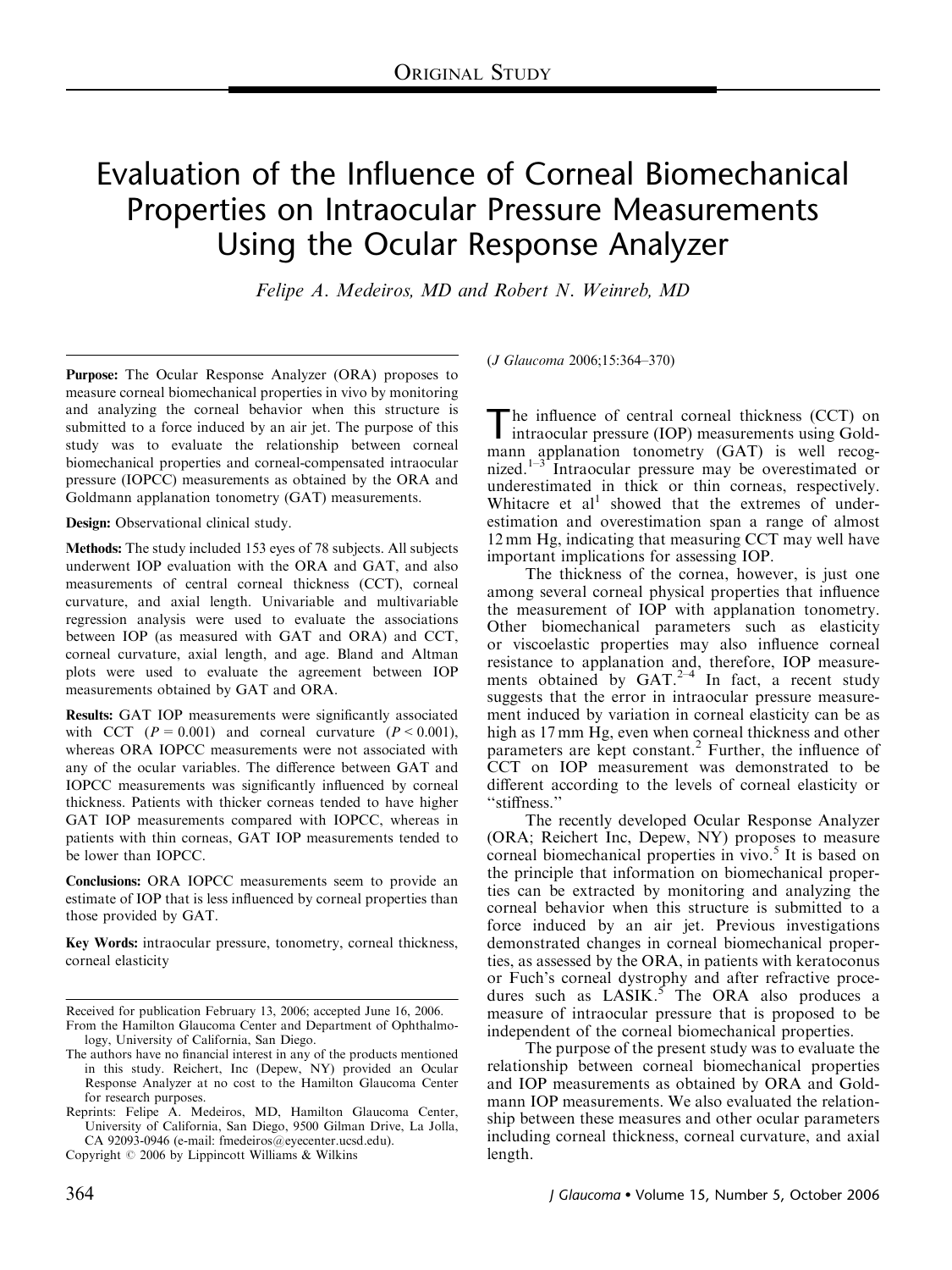## METHODS

This was an observational clinical study. All subjects were evaluated at the Hamilton Glaucoma Center, University of California, San Diego, from January 2004 to September 2005. The Human Subjects Committee of the University of California, San Diego approved all protocols and the methods described adhered to the tenets of the Declaration of Helsinki.

Each subject underwent a comprehensive ophthalmologic examination including review of medical history, best corrected visual acuity, slit-lamp biomicroscopy, gonioscopy, dilated fundoscopic examination using a 78D lens, stereoscopic optic disc photography, and automated perimetry using 24-2 Swedish Interactive Threshold Algorithm (SITA) (Carl Zeiss Meditec Inc, Dublin, CA). To be included, subjects had to have best corrected visual acuity of 20/40 or better, spherical refraction within  $\pm$  5.0 D and cylinder correction within  $\pm$  3.0 D, and open-angles on gonioscopy. Subjects were excluded if they had a history of intraocular surgery (except for uncomplicated cataract surgery) or refractive surgery. Patients with secondary causes of high intraocular pressure (eg, iridocyclitis, trauma) or other intraocular eye disease were excluded.

As IOP was the main variable being studied, it was not used as inclusion criterion for the study. However, all subjects were required to have normal and reliable visual fields and normal appearance of the optic disc on stereophotographs (no diffuse or focal rim thinning, hemorrhage, cupping, or nerve fiber layer defects indicative of glaucoma or other ocular pathologies). Simultaneous stereoscopic optic disc photographs (TRC-SS; Topcon Instrument Corp of America, Paramus, NJ) were evaluated by two experienced graders, and each grader was masked to the subject's identity and to the other test results. All included photographs were judged to be of adequate quality or better. Discrepancies between the 2 graders were either resolved by consensus or by adjudication by a third experienced grader. Reliable visual fields were required to have fixation losses, false positives and false negatives below 25%. A normal visual field was defined as a mean deviation and pattern standard deviation within 95% confidence limits, and a Glaucoma Hemifield Test within normal limits.

All subjects had CCT, corneal curvature, and axial length measurements performed by a trained technician during the same visit, but before IOP measurements. CCT measurements were obtained using ultrasound pachymetry (Pachette GDH 500, DGH Technology, Inc, Philadelphia, PA). The pachymeter probe was placed on the center of the cornea over an undilated pupil and the mean of 3 readings was calculated for each eye. Corneal curvature measurements were obtained using an autorefractor (Humphrey-Zeiss model S97, Carl-Zeiss Meditec, Dublin, CA). Axial length measurements were acquired with IOLMaster (Carl-Zeiss Meditec, Dublin, CA).

Subjects underwent testing with the ORA by a trained technician. Two measurements were obtained for each eye and the average of the 2 measurements per eye was considered for analysis. Subsequently, intraocular pressure measurements were obtained with Goldmann applanation tonometer (GAT; Haag-Streit, Konig, Switzerland) by one of the investigators. The investigator obtaining GAT IOP measurements was masked to the results of the ORA examination and to the results of other tests. Two measurements were obtained for each eye and the average of the 2 measurements per eye was considered for analysis. If the 2 measurements differed by more than 3 mm Hg, a third measurement was taken and the average of the 2 closest measurements was considered as the final value for analysis.

# **ORA**

The ORA determines corneal biomechanical properties using an applied force-displacement relationship. Details of its operation have been previously described.<sup>5</sup> During an ORA measurement, a precisely metered air pulse is delivered to the eye, causing the cornea to move inward, past a first applanation and move into a slight concavity. Milliseconds after the first applanation, the air pump generating the air pulse is shut down and the pressure applied to the eye decreases in an inverse-time, symmetrical fashion. As the pressure decreases, the cornea passes through a second applanated state while returning from concavity to its normal convex curvature. The 2 applanations take place within approximately 20 milliseconds, a time sufficiently short to ensure that ocular pulse effects or eye position does not change during the measurement process. An electro-optical collimation detector system monitors the corneal curvature in the central 3.0 mm diameter throughout the 20 milliseconds measurement period, based on the reflection of light from the cornea. When the cornea is flat (applanated), the reflection of light is maximal, generating a peak. A filtered version of the detector signal defines 2 precise applanation times corresponding to 2 well-defined peaks produced by inward and outward applanation events. Two corresponding pressures of an internal air supply plenum are determined from the applanation times derived from the detector applanation peaks. These 2 pressures are defined as the intersection of a vertical line drawn through the peaks of the applanation curve with the plenum pressure curve. The 2 applanation pressures are different primarily because of the biomechanical properties of the cornea. A measurement called corneal-compensated intraocular pressure (IOPCC) is obtained from the difference between the 2 applanation pressures using the formula  $P2 - kP1$ , where P1 and P2 are the first and second applanation pressures, respectively, and  $k$  is a constant. As the difference between  $P1$  and  $P2$  is related to the corneal biomechanical properties, the value of IOPCC is supposed to represent a measure of intraocular pressure that is free of the corneal influence. The constant  $k$  has a value of 0.43, which was derived from a study on intraocular pressure changes before and after refractive (LASIK) surgery (D. Luce, PhD, Reichert Inc, written communication, September 2005). The ORA also provides a measure called corneal resistance factor (CRF)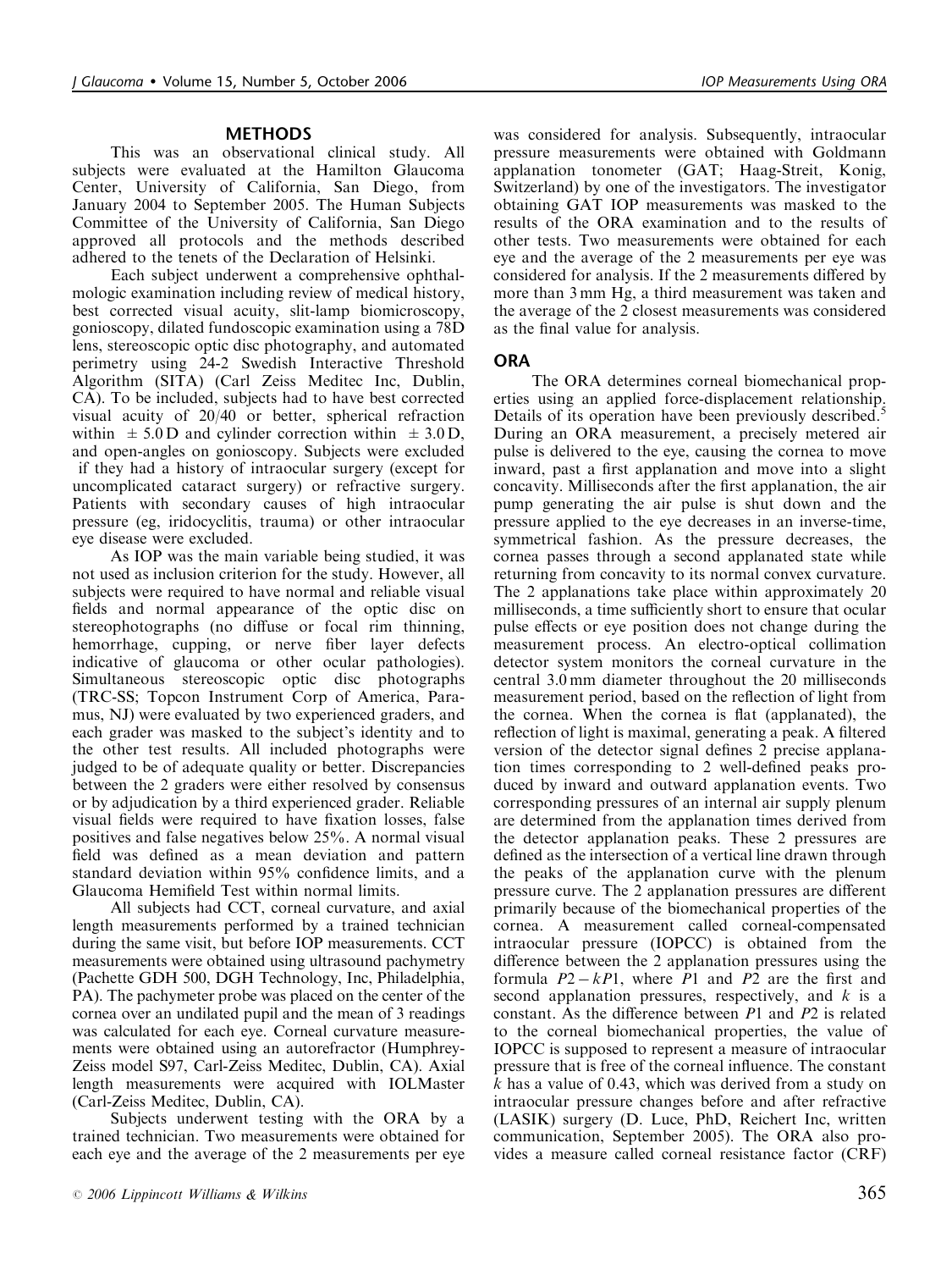TABLE 1. Clinical Characteristics of the 153 Eyes Included in the Study

| Parameter              | Mean $\pm$ Standard Deviation | Range        |  |
|------------------------|-------------------------------|--------------|--|
| $CCT$ ( $\mu$ m)       | $538 \pm 35$                  | 414-627      |  |
| Corneal curvature (mm) | $7.74 \pm 0.33$               | 7.00-9.04    |  |
| Axial length (mm)      | $23.82 \pm 1.08$              | 20.92-26.70  |  |
| GAT IOP (mm Hg)        | $15.3 \pm 3.3$                | $8.0 - 26.0$ |  |
| ORA IOPCC (mm Hg)      | $15.2 \pm 3.0$                | $7.4 - 29.3$ |  |
| $CRF$ (mm $Hg$ )       | $9.47 \pm 1.75$               | 4.68-14.15   |  |

that is derived from the difference between P1and P2 and is supposed to represent a measure of corneal biomechanical properties.

# Statistical Analysis

Regression analysis was used to evaluate the associations between IOP (as measured with GAT and ORA) and CCT, corneal curvature, axial length, and age. Initially, the associations were investigated using univariable analysis. Subsequently, all independent variables were entered in multiple regression models to assess their relationship with IOP, as measured by the different devices. No variable selection method was used. As the models were developed for hypothesis testing, there was little concern for parsimony. The full-prespecified model fit, including all variables, results in more accurate P values for tests of variables of interest.<sup>6</sup>

To adjust for the fact that both eyes of the same individual were included in the analyses, we used generalized estimating equations with an exchangeable working correlation structure to describe the correlation of measurements between both eyes.<sup>7,8</sup>

Bland and Altman<sup>9</sup> plots were used to evaluate the agreement between IOP measurements obtained by GAT and ORA. The differences between measurements for each parameter were plotted against their mean. These plots enable any systematic difference between the measurements (ie, a fixed bias) to be ascertained. The mean difference is the estimated bias and the standard deviation (SD) of the differences measures the random fluctuations around this mean. If the mean value of the difference differs significantly from 0 on the basis of a one-sample t test, this indicates the presence of fixed bias. We also calculated 95% limits of agreement for each comparison (mean difference  $\pm$  1.96 SD), which indicate

how far apart measurements by 2 methods were more likely to be for most individuals. Bland and Altman plots were also used to investigate any possible relationship of the discrepancies between the measurements and the mean value (ie, a proportional bias). The existence of proportional bias indicates that the methods do not agree equally through the range of measurements, that is, the limits of agreement will depend on the actual measurement. To formally evaluate this relationship, the difference between the methods was regressed on the average of the 2 methods.

Statistical Analyses were performed using STATA v. 9.0 (StataCorp, College Station, TX) and SPSS v.13.0 (SPSS Inc, Chicago, IL). A P value less than 0.05 was considered statistically significant.

## RESULTS

The study included 153 eyes of 78 subjects. Thirtyfive patients were male  $(45\%)$ . There were 31  $(40\%)$ whites, 44 (56%) African Americans, 2 (3%) Asians, and 1 Hispanic (1%) subjects. The mean  $\pm$  SD age of the included subjects was  $54 \pm 15$  years, ranging from 20 to 81 years. Table 1 shows clinical characteristics of the included eyes.

Table 2 shows results of univariable regression for the associations between different IOP measurements and CCT, axial length, corneal curvature and age. Intraocular pressure measurements obtained by GAT were significantly correlated with CCT and corneal curvature. Each  $100 \,\mu m$  increase in CCT resulted in 2.739 mm Hg increase in GAT IOP ( $P = 0.001$ ). Figure 1A shows a scatterplot of GAT IOP measurements versus CCT. Each 1.0-mm increase in the radius of corneal curvature resulted in 3.336 mm Hg decrease in GAT IOP ( $P < 0.001$ ). Axial length and age were not significantly associated with GAT IOP measurements. On the other hand, ORA IOPCC measurements were not significantly associated with CCT ( $P = 0.106$ ), corneal curvature ( $P = 0.112$ ), or axial length ( $P = 0.117$ ). IOPCC measurements were, however, significantly associated with age ( $P = 0.044$ ). Figure 1B shows a scatterplot of IOPCC values and CCT. Table 3 shows the results of multiple regression models. In multivariable analysis, GAT IOP measurements were significantly associated only with CCT ( $P = 0.007$ ), whereas IOPCC measurements were not associated with any of the independent variables.

TABLE 2. Results of Univariable Regression Analysis of the Association Between Intraocular Pressure Measurements and Other Clinical/Ocular Variables\*

|                            | <b>GAT IOP</b>   |              | <b>ORA IOPCC</b> |       |
|----------------------------|------------------|--------------|------------------|-------|
|                            | Coefficient (SE) |              | Coefficient (SE) |       |
| Age (per $y$ )             | 0.039(0.024)     | 0.105        | 0.046(0.023)     | 0.044 |
| CCT (per $100 \mu m$ )     | 2.739(0.842)     | 0.001        | 1.144(0.708)     | 0.106 |
| Corneal curvature (per mm) | $-3.336(0.746)$  | ${}_{0.001}$ | $-1.594(1.004)$  | 0.112 |
| Axial length (per mm)      | $-0.522(0.303)$  | 0.085        | $-0.377(0.241)$  | 0.117 |

\*Intraocular pressure measurements were entered as dependent variables and age, CCT, corneal curvature, and axial length as independent variables (one at a time, in univariable regression).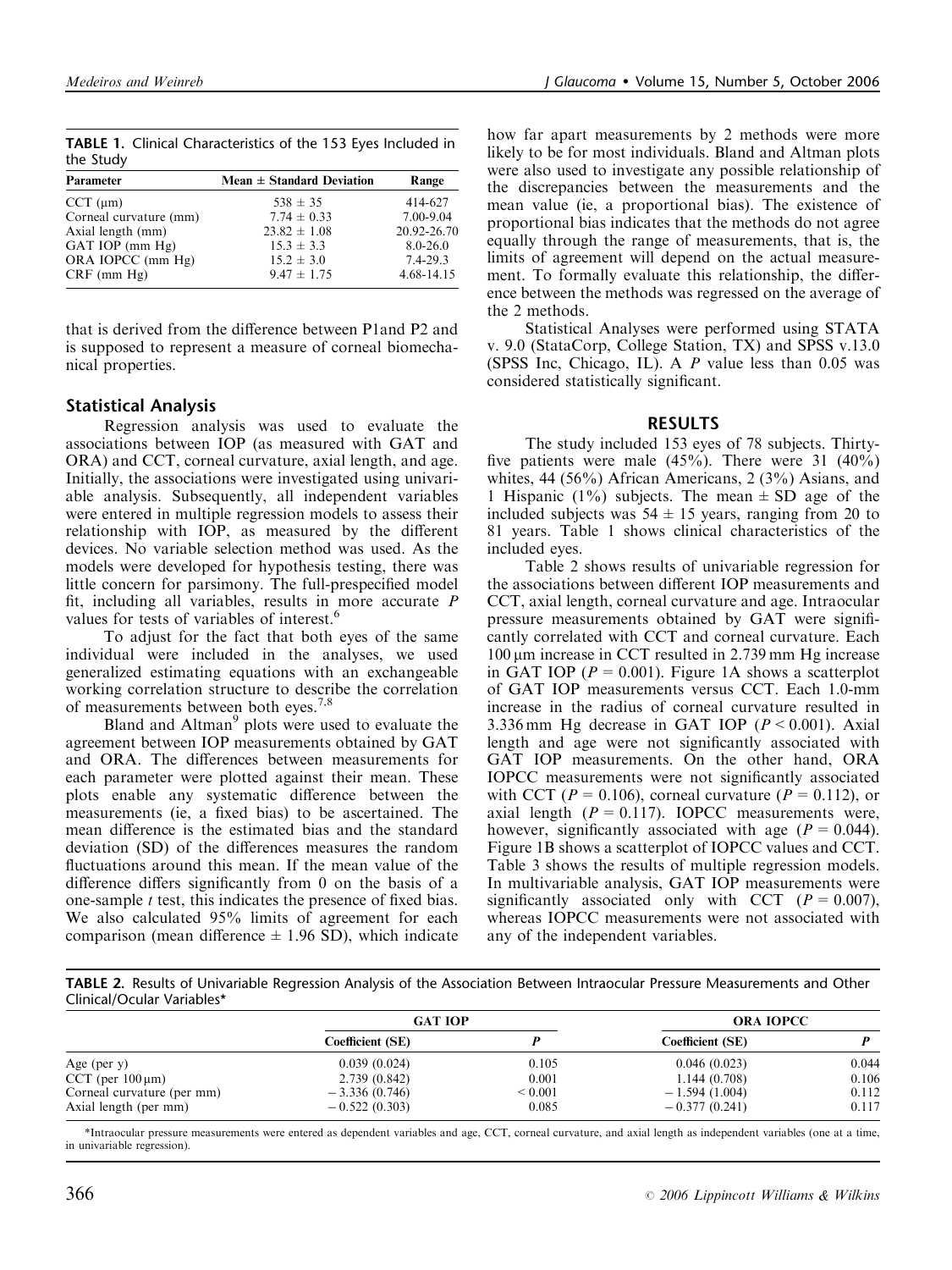

FIGURE 1. A, Scatterplot of GAT IOP versus CCT. B, Scatterplot of ORA IOPCC measurements and CCT.

Figure 2 shows a Bland-Altman plot of the agreement between GAT IOP and IOPCC. The mean  $\pm$  SD difference between GAT IOP and IOPCC was  $0.068 \pm 2.77$  mm Hg (95% limits of agreement:  $-5.36$  to 5.49 mm Hg). The mean difference was not significantly different from zero ( $P = 0.758$ ). There was no evidence of proportional bias as indicated by the lack of correlation between the difference and the average of the measurements ( $P = 0.756$ ). That is, the magnitude of



FIGURE 2. Bland-Altman plot of the agreement between GAT IOP measurements and ORA IOPCC measurements. The difference between the measurements is plotted against the average of the measurements. Dotted lines represent 95% limits of agreement.

IOP did not influence the difference between GAT and IOPCC measurements. The difference between GAT and IOPCC measurements was, however, significantly influenced by corneal thickness. Figure 3 shows a scatterplot of the difference GAT IOP-IOPCC versus CCT. Each 100-μm increase in corneal thickness resulted in 2.256 mm Hg increase in the difference GAT IOP-IOPCC  $(P = 0.005)$ . Patients with thicker corneas tended to have higher GAT IOP measurements compared with IOPCC, whereas in patients with thin corneas, GAT IOP measurements tended to be lower than IOPCC.

Next, we evaluated the relationship between the ORA measure of corneal biomechanical properties, the CRF, and the other variables evaluated in the study. In univariable analysis, values of CRF were significantly associated with corneal thickness ( $r = 0.443$ ;  $P \le 0.001$ ) and corneal curvature  $(r = -0.392; P < 0.001)$ , but not with axial length  $(r = -0.226; P = 0.056)$  or age  $(r = 0.201; P = 0.112)$ . Figure 4 shows a scatterplot of CRF and CCT values. GAT IOP measurements were significantly associated with CRF  $(P < 0.001)$ . In a multiple regression model including GAT IOP as dependent variable and CRF, CCT, corneal curvature, axial length, and age as independent variables,

TABLE 3. Results of Multivariable Regression Analysis of the Association Between Intraocular Pressure Measurements and Clinical/ Ocular Variables\*

|                            | <b>GAT IOP</b>   |       | <b>ORA IOPCC</b> |       |
|----------------------------|------------------|-------|------------------|-------|
|                            | Coefficient (SE) |       | Coefficient (SE) |       |
| Age (per $y$ )             | 0.029(0.024)     | 0.222 | 0.044(0.024)     | 0.064 |
| $CCT$ (per $100 \mu m$ )   | 2.183(0.803)     | 0.007 | 0.578(0.668)     | 0.387 |
| Corneal curvature (per mm) | $-1.982(1.210)$  | 0.101 | $-0.240(1.250)$  | 0.848 |
| Axial length (per mm)      | $-0.236(0.345)$  | 0.496 | $-0.319(0.318)$  | 0.316 |

\*Intraocular pressure measurements were entered as dependent variables and age, CCT, corneal curvature, and axial length as independent variables. All independent variables were entered in the regression model.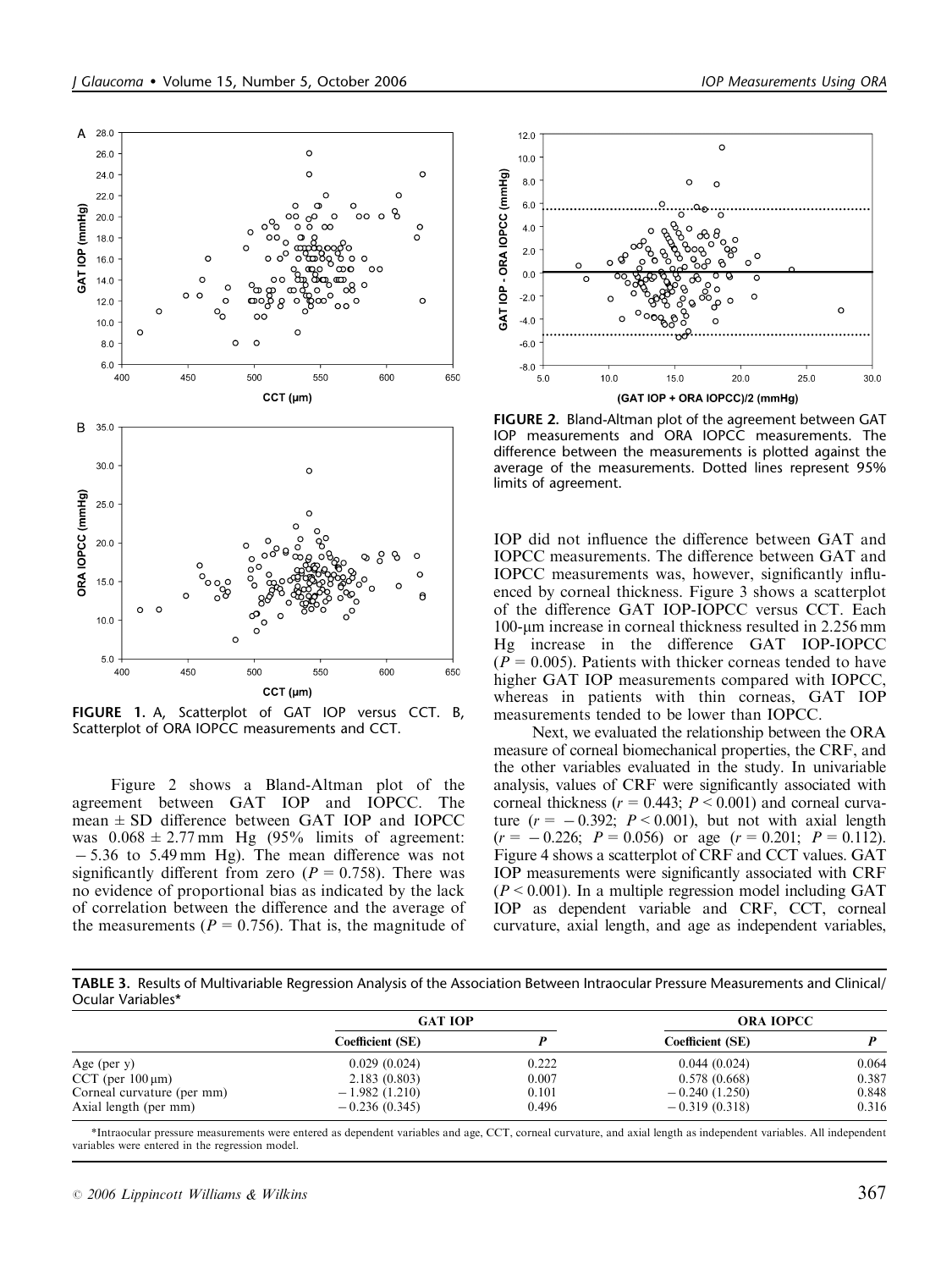

FIGURE 3. Scatterplot of the difference between GAT IOP measurements and ORA IOPCC measurements versus CCT.

only CRF was significantly associated with GAT measurements  $(P < 0.001)$  (Table 4). When the same multiple regression model was repeated, but using IOPCC instead of GAT IOP as dependent variable, none of the independent variables were significantly associated with IOPCC (Table 4).

### **DISCUSSION**

In the present study, we demonstrated that the assessment of corneal biomechanical properties with the ORA was useful to evaluate the influence of corneal properties on IOP measurements. In addition, a IOPCC measurement provided by the ORA was demonstrated to be less influenced by corneal properties than IOP estimates obtained by the Goldmann tonometer. These findings may have significant implications on the use of these instruments in clinical practice.

Applanation tonometry measures IOP by subjecting the eye to a force that flattens the cornea. It assumes that the Imbert-Fick law is applicable to the eye.<sup>3</sup> This law states that the pressure within a sphere is approximately



FIGURE 4. Scatterplot of CRF values versus CCT measurements.

equal to the external force needed to flatten a portion of the sphere divided by the area of the sphere that is flattened. It is applicable to surfaces that are perfectly spherical, elastic, and infinitely thin. However, the cornea has a finite thickness and the eye is not a perfectly elastic structure. Several experimental studies from simultaneous manometry and applanation tonometry have shown that the applanating pressure is not always equal to the true intraocular pressure.<sup>1,10,11</sup> Ehlers et  $a^{10}$  performed manometry and applanation tonometry on 29 eyes about to undergo cataract or glaucoma surgery and calculated that the Goldmann tonometer would only give accurate measurements when CCT was  $520 \,\mu m$ . In a recent metaanalysis, Doughty and  $Zaman^{12}$  found that each  $10\%$ difference of corneal thickness would result in approximately 1.1 mm Hg difference in IOP in normal subjects. That is, a change of approximately  $100 \mu m$  in CCT would result in approximately 2.2 mm Hg change in IOP.

In the present study, GAT IOP measurements were significantly influenced by CCT and the relationship between these 2 variables was similar to the one predicted by Doughty and Zaman and by other studies.<sup>1,12,13</sup> On the other hand, ORA IOPCC measurements were not significantly correlated with CCT both in univariable and in multivariable analysis, indicating that the IOPCC values provided by this instrument do not seem to be influenced by corneal thickness. Also, differences between GAT IOP and ORA IOPCC were significantly related to CCT. In patients with thin corneas, IOPCC values tended to be higher than GAT IOP, whereas for patients with thick corneas, IOPCC measurements tended to be lower than GAT IOP values.

Although research on the influence of corneal properties on GAT has been mainly focused on corneal thickness, there is evidence to suggest that other corneal properties may also affect IOP estimation with GAT, with an effect that can be even higher than the one induced by CCT variation.<sup>2</sup> A recent study by Liu and Roberts<sup>2</sup> attempted quantitatively to analyze the influence of corneal biomechanical properties on GAT IOP measurements through a mathematical model. The authors analyzed the separate influence of each one of the corneal parameters—thickness, radius of curvature, and modulus of elasticity—on IOP measurements obtained by applanation tonometry. They demonstrated that variations of the elasticity of the cornea within a range predicted to occur in a normal population would result in an error of IOP measurement as high as 17 mm Hg. This effect was even higher than the one induced by only variations in corneal thickness. Also, they demonstrated that the influence of CCT on applanation tonometry readings would depend on the modulus of elasticity of the cornea. For stiff corneas, the relationship between CCT and measured IOP would be much steeper than for soft ones. In the present study, GAT IOP measurements were significantly influenced by the ORA measure of overall corneal resistance, the CRF. In the multiple regression model incorporating CRF, CCT, and the other ocular variables, only CRF was significantly associated with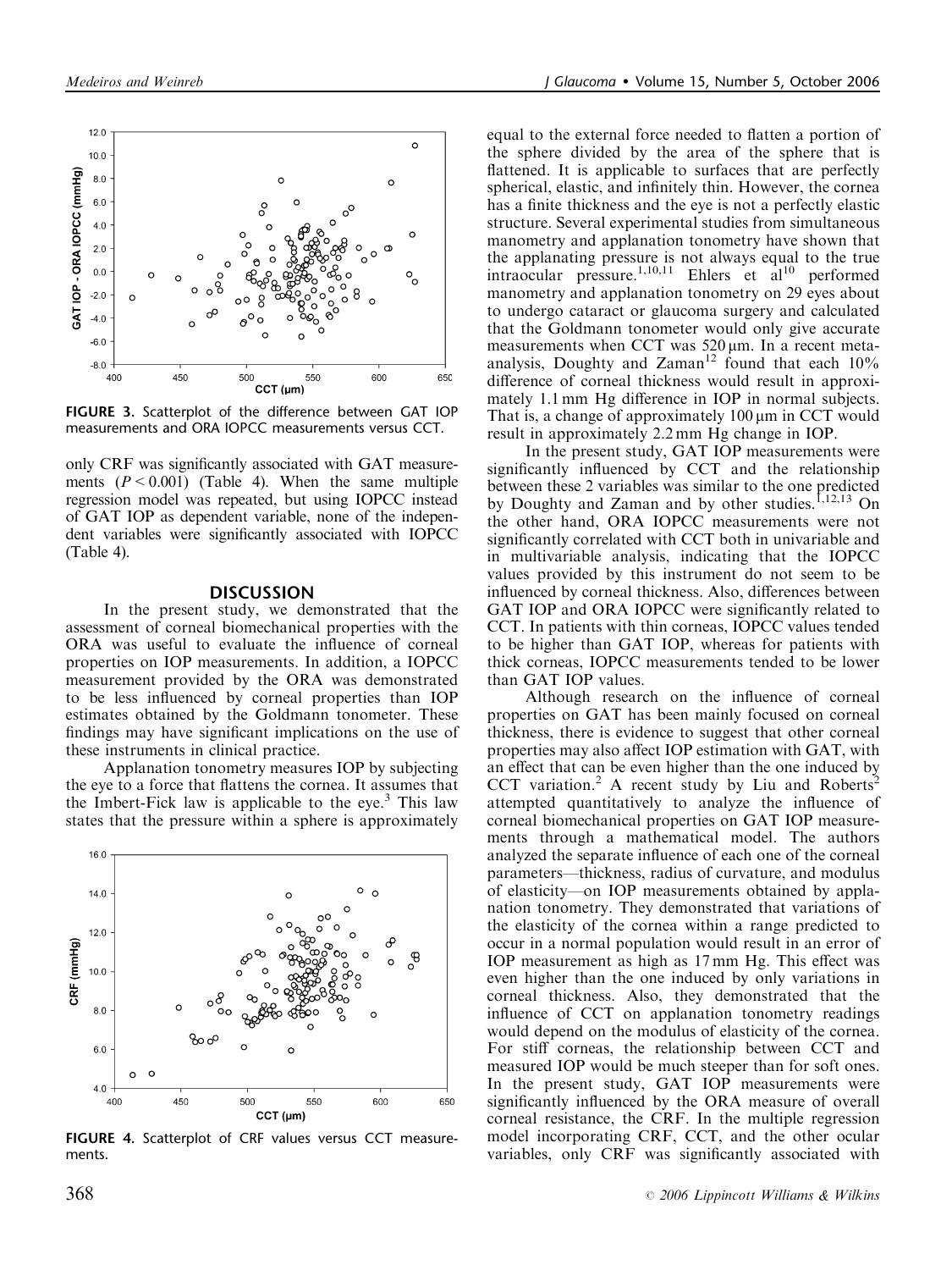|                            | <b>GAT IOP</b>   |                   | <b>ORA IOPCC</b> |       |
|----------------------------|------------------|-------------------|------------------|-------|
|                            | Coefficient (SE) |                   | Coefficient (SE) |       |
| Age (per $y$ )             | 0.021(0.021)     | 0.317             | 0.043(0.023)     | 0.062 |
| CCT (per $100 \mu m$ )     | 0.903(0.903)     | 0.317             | 0.352(0.867)     | 0.685 |
| Corneal curvature (per mm) | $-1.299(1.192)$  | 0.276             | $-0.076(1.338)$  | 0.954 |
| Axial length (per mm)      | $-0.068(0.291)$  | 0.815             | $-0.292(0.305)$  | 0.339 |
| $CRF$ (per mm $Hg$ )       | 0.694(0.189)     | ${}_{\leq 0.001}$ | 0.121(0.235)     | 0.609 |

TABLE 4. Results of Multivariable Regression Analysis of the Association Between Intraocular Pressure Measurements and Clinical/  $\text{C}$ 

\*Intraocular pressure measurements were entered as dependent variables and age, CCT, corneal curvature, axial length, and CRF as independent variables. All independent variables were entered in the regression model.

GAT IOP values. Also, a positive correlation was observed between CRF and CCT and between CRF and corneal curvature. These findings seem to indicate that CRF is not solely a measure of corneal material properties, but rather is an index that aggregates the effects of CCT, tissue material properties, and corneal curvature. On the other hand, ORA IOPCC values were not influenced by CRF, suggesting that ORA IOPCC measurements are not influenced by corneal properties.

Corneal curvature is another variable that can affect the accuracy of IOP measurements obtained by  $GAT<sup>3</sup>$  In theory, the steeper the corneal curvature the more the cornea must be indented to produce the standard area of applanation. Therefore, more force must be applied against a steep than a flat cornea, increasing the indicated value of IOP. Also, when producing the standard area of applanation, more fluid is displaced from under a steep than a flat cornea, increasing the contribution of ocular rigidity in overestimating IOP. In the current study, we found that GAT IOP measurements were significantly influenced by corneal curvature values. Each 1-mm increase in the radius of corneal curvature (ie, a flatter cornea) resulted in 3.33 mm Hg decrease in IOP. This is in agreement with previous studies that also found a positive correlation between GAT IOP measurements and corneal curvature.<sup>14</sup> It should be noted, however, that the effect of corneal curvature on GAT IOP measurements was lower when adjusted for the effects of other variables in the multivariable model. This was most likely due to a significant positive correlation between corneal curvature and axial length ( $r = 0.587$ ). On the other hand, ORA IOPCC measurements were not associated with corneal curvature both in univariable and in multivariable models, which seems to indicate that the effect of corneal curvature is also taken into account when corneal resistance properties are estimated by the ORA and incorporated in the IOP correction algorithm of this device.

GAT IOP measurement errors induced by corneal properties can lead to substantial misclassification of patients with great impact in the management of certain IOP-related conditions. Copt et  $al<sup>15</sup>$  showed that correcting IOP for corneal thickness, 31% of the patients with normal tension glaucoma would be reclassified as having primary open-angle glaucoma and 56% of ocular hypertensive patients would be reclassified as normal. Other studies demonstrated the major role of corneal

 $\degree$  2006 Lippincott Williams & Wilkins 369

thickness in the assessment of risk in patients with ocular hypertension, $16-19$  which would be most likely related to the corneal-induced IOP measurement error in these patients. Because of the importance of corneal biomechanical properties, in addition to corneal thickness, it is likely that misclassification errors would be found to be even greater if biomechanical properties are also taken into account when correcting GAT IOP measurements. The lack of association between ORA IOPCC measurements and corneal properties suggest that misclassifications would be less common if this instrument is used to assess IOP. It should be emphasized, however, that prospective longitudinal studies are still necessary to validate the predictive value of IOP assessment with ORA in conditions such as ocular hypertension.

Our study has limitations. There was no independent reference method to assess true IOP to allow us to conclude which method of IOP evaluation was more representative of the true IOP status. Experimental studies involving concomitant manometric and tonometric readings will be necessary to evaluate this issue. However, manometric studies involving the current version of the ORA system are not feasible at this time as the system is not portable and measurements can only be obtained with the patient in sitting position. Also, the requirement of normal optic disc and visual field examinations as inclusion criteria excluded patients with glaucoma from our study. This was necessary to avoid introducing another confounding factor in the assessment of the relationship between corneal properties and tonometric-measured IOP. Future studies should attempt to validate ORA IOP measurements in these patients.

In conclusion, ORA evaluation of the corneal behavior when submitted to the stress produced by an air-jet pulse seems to provide a useful indication of corneal biomechanical properties. ORA IOPCC measurements seem to provide an estimate of IOP that is less influenced by corneal properties than those provided by GAT.

#### **REFERENCES**

- 1. Whitacre MM, Stein RA, Hassanein K. The effect of corneal thickness on applanation tonometry. Am J Ophthalmol. 1993; 115:59–596.
- 2. Liu J, Roberts CJ. Influence of corneal biomechanical properties on intraocular pressure measurement: quantitative analysis. J Cataract Refract Surg. 2005;31:146–155.